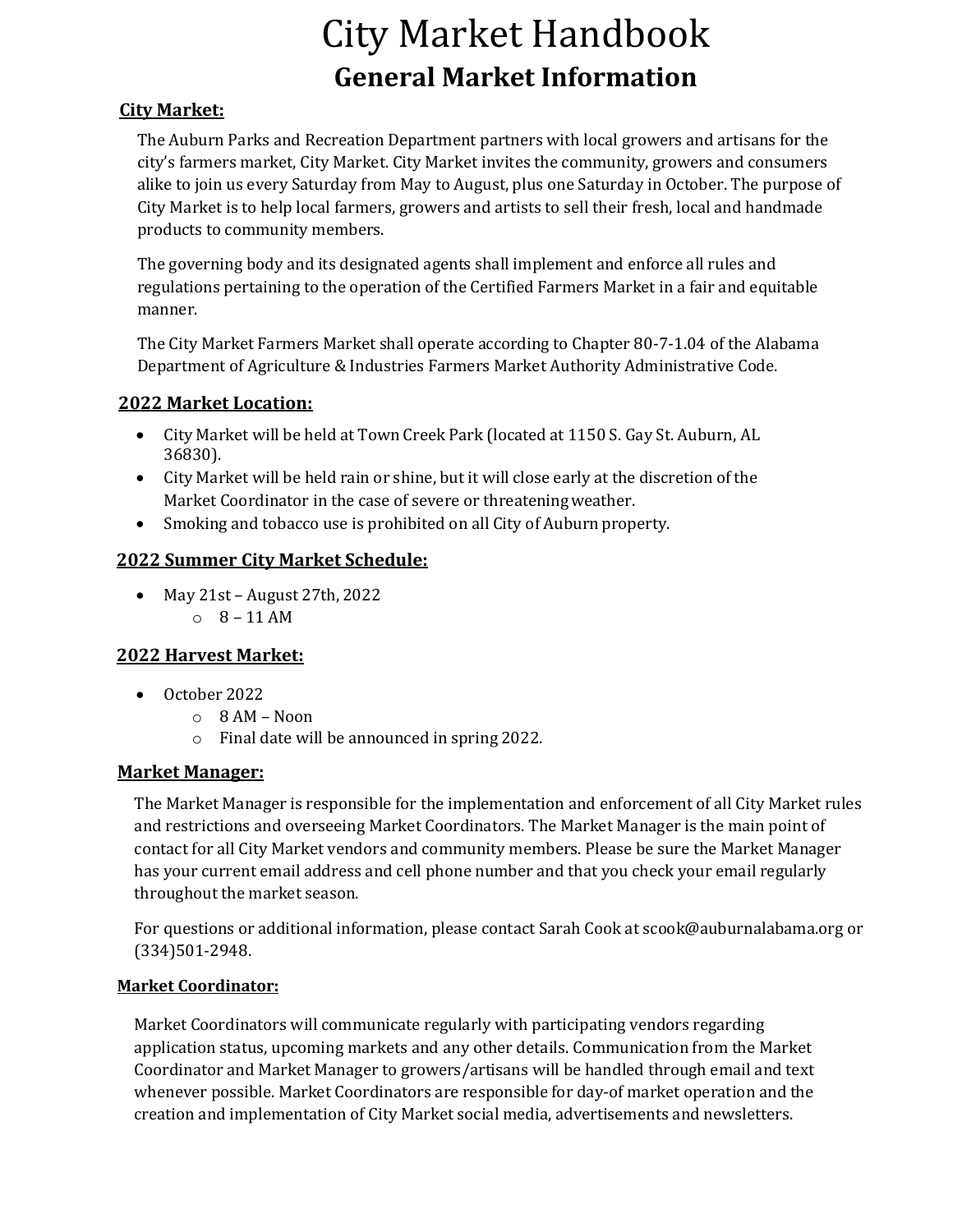## **Space Assignments, Attendance, and Sales:**

- Space Options
	- o Single Booth 1 Tent
	- o Double Booth 2 Tents
- **Tents will not be provided by City Market**; vendors must bring their own tents. **Tents must be white**. You will not be allowed to set up a tent that is not solidwhite.
- There is no power available at Town Creek Park. Electrical generators are permitted at City Market, but must be quiet, inverter-style models with noise levels of 70 decibels or less. If the Market Coordinator receives complaints about your generator, you may be required to turn it off or remove it. Electrical cords must not be a safetyhazard.
- If a grower/artisan needs to cancel an already scheduled market date, they should notify the Market Coordinator by email **no later than the Monday before the date they wish to cancel.**
- If a grower/artisan is scheduled to attend a market, but does not attend and does not notify the Market Coordinator ("no call-no show") two (2) times, the grower/artisan will be removed from the schedule for the remainder of the year.
- Artisans can make up only 30% of the market maximum. Growers and food vendors must make up 70% of the market vendors.
- Growers/artisans must only occupy space(s) assigned by the Market Coordinator.Displays must be confined to the assigned space, including any vehicle or trailer used to transport goods.
- All growers/artisans must arrive no later than 7:20 AM on market day and be ready to do business when the market opens at 8 AM.
- All growers/artisans are **prohibited from selling before 8 AM and after 11AM**. (Or 12pm for Harvest Market.)
- Sellers are expected to have all product and display items loaded for removal by NOON.
- Growers/artisans must contact the Market Coordinator with a call or text if they will arrive to the market after 7:30 AM. Failure to notify the Market Coordinator of late arrival on two (2) occasions will result in the termination of the grower's/artisan's schedule for the remainder of the season.
- Growers/artisans may begin setting up their booths at 7 AM.
- All growers/artisans MUST remain at the Market until 11:00 a.m. No grower/artisan should leave the market early, even if they sell out of stock.
- The Market Coordinator designates a grower's/artisan's space assignment based on the needs of the grower/artisan, the market, and customers. Although every effort will be made to accommodate grower/artisan needs, **space assignments are subject to change at any time with or without notice.**
- **There is a \$15 booth fee per market day for a single booth or a \$170 booth season fee for participants with a single booth. There is a \$25 booth fee per market day for a double booth or a \$320 booth season fee for participants with a double booth. This must be paid to the Market Coordinator at the end of each market. If paying for the season, it must be paid by the first market.**
- **There is a \$15 single booth fee and \$25 double booth fee for 2022 Harvest Market. This must be paid to the Market Coordinator at the end of the Harvest Market.**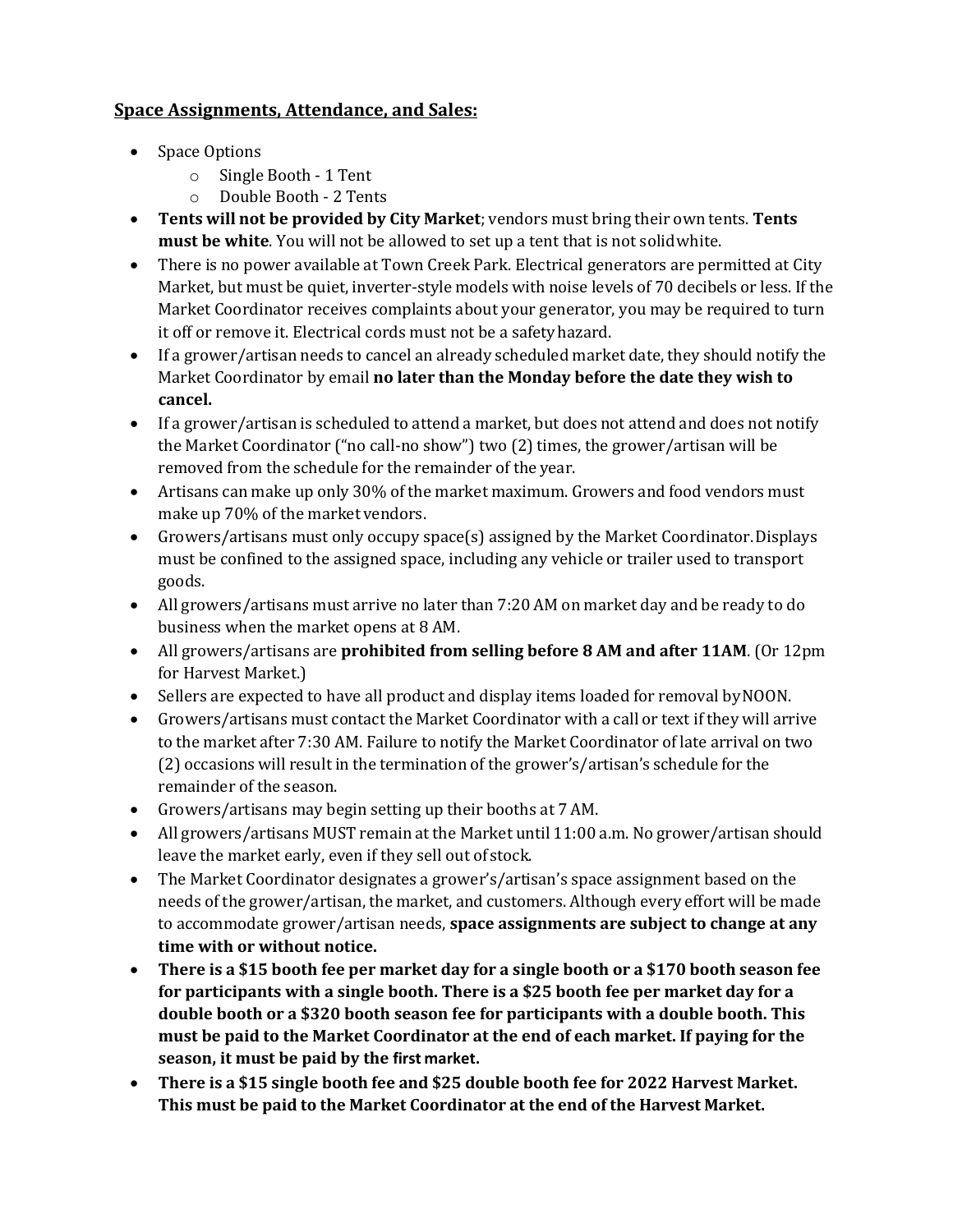# **Licenses and Permits (All growers/artisans):**

- All artisan vendors are responsible for remitting any applicable taxes to the appropriate tax agencies. You are required to register for a sales tax account with the City of Auburn. You can email Cheryl VanTuyl [\(cvantuyl@auburnalabama.org\)](mailto:cvantuyl@auburnalabama.org) to set up an account.
- All growers are to provide their Grower's Permit by the first market (May 21 $st$ ).
- All bakers are required to submit their Cottage Food Law Certificate. You do not have to have a Cottage Food Law Certificate if your products do not include any of the following items:
	- $\circ$  Baked goods with an ingredient that require refrigeration, such as custard pies, Danish with cream filling, cakes with a whipped topping.
	- o Juices from fruits and vegetables
	- o Milk products
	- o Soft or hard cheeses
	- o Pickles
	- o Barbeque sauces
	- o Canned fruits and vegetables
	- o Garlic in oil
- All growers/artisans are solely responsible for obtaining the necessary licenses/permits required for them to legally do business at the market.
- All growers/artisans must bring a copy of their current licenses/permits with them to each market in case of an on-site inspection.
- City Market will do farm inspections to verify crops.
- All growers/artisans must submit a completed City Market application agreeing to the stated liability and absence terms.
- **For applications to be reviewed they must include a signed application and all licenses or acknowledgment that you will have correct licensing by the first market.**
- **Artisans/Bakers will need a COA Business License if:**
	- **1. You sell at any other "markets" within Auburn City limits or locations besides other City sponsored events.**
	- **2. You expect to sell more than \$15,000 over the course of the season.**
- **This is a curated event. Submission of a vendor application does not guarantee a vendor spot. Confirmation emails will be sent to farmers by Jan. 31, 2022, and artisans by Feb. 28, 2022. Incomplete applications and/or those without proper documentation will not be reviewed.**

## **Alabama Farmers' Market Policies:**

- Every grower must have a sign identifying the NAME and LOCATION of the farm orbusiness.
- Certified Agricultural Products include fresh fruits, nuts, vegetables, mushrooms (must be cultivated mushrooms, cannot be wild harvested), shell eggs, honey, flowers, nursery stock, livestock products, fish and shellfish produced under controlled conditions in waters or ponds located in Alabama.
- It is prohibited to sell live animals.
- Only raw meats that are processed, packaged, and labeled at a government-inspected facilityor are exempted from inspection may be sold at a farmers' market.
	- o Rabbit, quail, and bison are exempted meats.
- Meat products must be brought to the market in frozen condition and remain frozen until sold.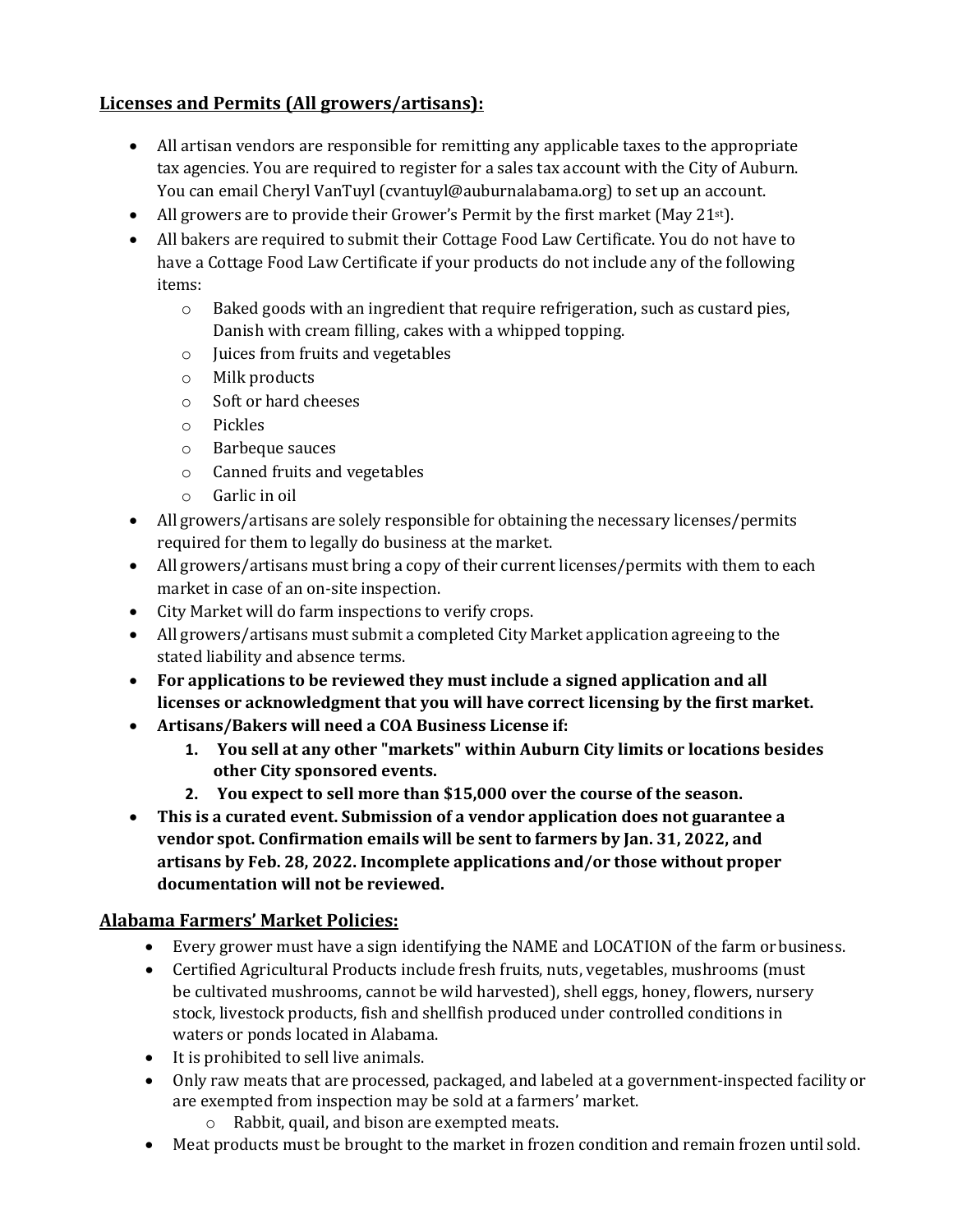- All dairy products, including cheese, must be processed, packaged, and labeled at a facility permitted and inspected by the Alabama Department of Public Health's Milk and Food Processing Branch. Therefore, raw milk cannot be sold at farmers markets.
- If selling by weight, growers must use a certified scale bearing a current AlabamaState inspection sticker.
- The sale and distribution of alcohol and controlled substances is prohibited.
- Food items that are home processed and meet the Alabama Farmer's Market Authority definition of non-potentially hazardous goods may also be represented at the market. Home processed products must satisfy all public health, labeling, permitting and other requirements pertaining to processed products.
- All vendors must meet the health requirements that prevent food borne illnesses.
- If a vendor wishes to provide sampling/cooking at a City Market, then approval must be requested from the Market Coordinator by the Monday prior to the market.
- The City of Auburn City Market shall implement and enforce all rules and regulations pertaining to the operation of a Certified Farmers Market in a fair and equitable manner. This market is organized pursuant to Code of Alabama: 1975, Sections 2-5A-1 et seq. and complies with Chapter 80-7-1 of the Alabama Department of Agriculture and Industries AdministrativeCode.

#### **Publicity and Advertising:**

- Submission of application indicates grower/artisan agrees to allow grower/artisan name, grower/artisan business names, and grower/artisan logos to be used for publicity or other purposes at the discretion of the market.
- Submission of application indicates grower/artisan agrees to allow photos and videos taken at the market to be used for publicity or other purposes at the discretion of the market, unless grower/artisan provides Market Management with written notice to the contrary.
- Growers/artisans must obtain written approval from the market before using any of themarket advertising material. However, growers/artisans are encouraged to note participation in the market on their own material/website or on other materials/websites, without prior approval.
- Any and all publicity and advertising rights conveyed to the grower/artisan, including right to note grower's/artisan's participation in the market, shall end when the grower/artisan ceases to participate in the market.
- Any and all publicity and advertising rights conveyed to the grower/artisan may be revoked at any time, and for any reason or for no reason, at the sole discretion of the market by sending the grower/artisan written notification.

## **Artist/Artisan/Craft Vendors:**

- All crafts must be wholly made by the vendor; no "kit" reselling is permitted.
- Artists/craft vendors who are able to demonstrate their art or craft while manning their booth will receive preference.
- All sales and market-customer or market-vendor contact must be conducted within the exhibit space assigned to the craft vendor.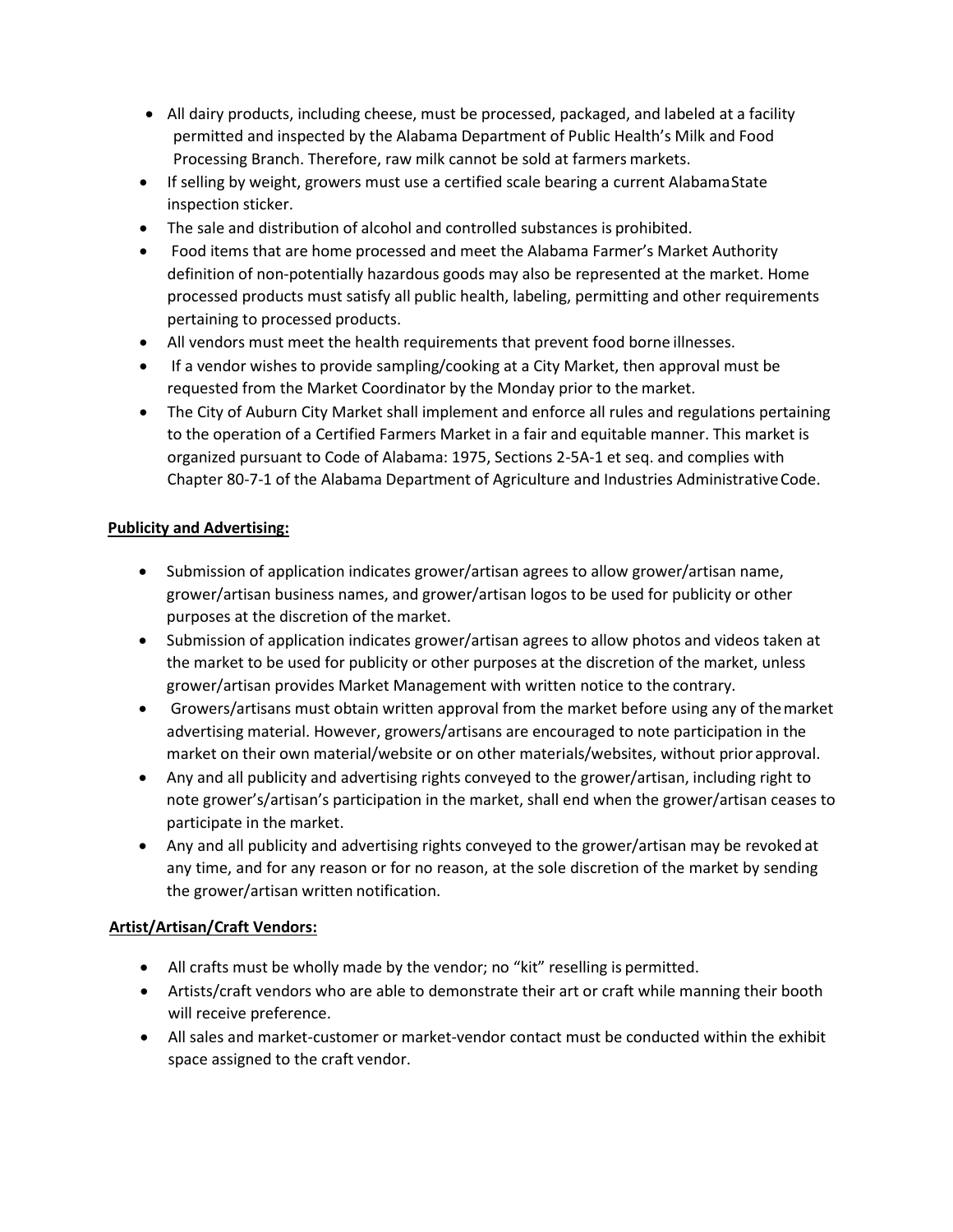## **Setup/Teardown:**

- **No teardowns will be allowed until 11:00AM, without prior approval, even if the grower/artisan sells out**. If a grower/artisan wishes to tear down early, they must request approval from the Market Coordinator at least 24 hours in advance of the market day. For the safety of patrons/visitors, the City Market will assess when vehicles can be moved after closing time.
- There is to be no reduction in price over the course of the market day. No refunds will be provided.

## **Attendance at Market:**

- Submitting an application, indicates grower/artisan agrees to attend market on the days specified. **If you are unable to attend, notice must be given by Monday prior to market day, so customers can be notified in our weekly email newsletter and, if possible, we can arrange to fill your space with another grower/artisan.**
- Unavoidable, last-minute cancellations must be communicated by calling or texting the Market Coordinator.
- **Failure to notify the Market Manager of absences in advance or two absences in a row may result in termination and denial of application for the following season.**
- City Market will be held **rain or shine**. Visible lightning onsite after the market opens may cancel the market for that day; in general, however, weather is not a valid reason to cancel attendance at the market.
- Vendors are expected to respect one another, market staff, the market location and attending community members. If inappropriate behavior is seen or reported, the Market Coordinator will issue a warning. Once two warnings are given, the vendor will not be allowed to return to the market for the remainder of the season.

#### **Damages:**

- Any grower/artisan or grower/artisan employee responsible for damages to any surface(s) and/or buildings will be charged for repairs and/or replacement of the property affected.
- Any grower/artisan or grower/artisan employee responsible for damages to other exhibit(s) during the run of the event will be charged accordingly for repairs and/or replacement of the property affected.

#### **Two violations of the terms of the City Market Handbook will lead to removal of the grower/artisan from City Market for the remainder of the season and future seasons.**

## **COVID-19 Policy:**

While participating in the 2022 Auburn City Market, vendors shall adhere to current CDC social distancing and personal protective equipment guidelines.